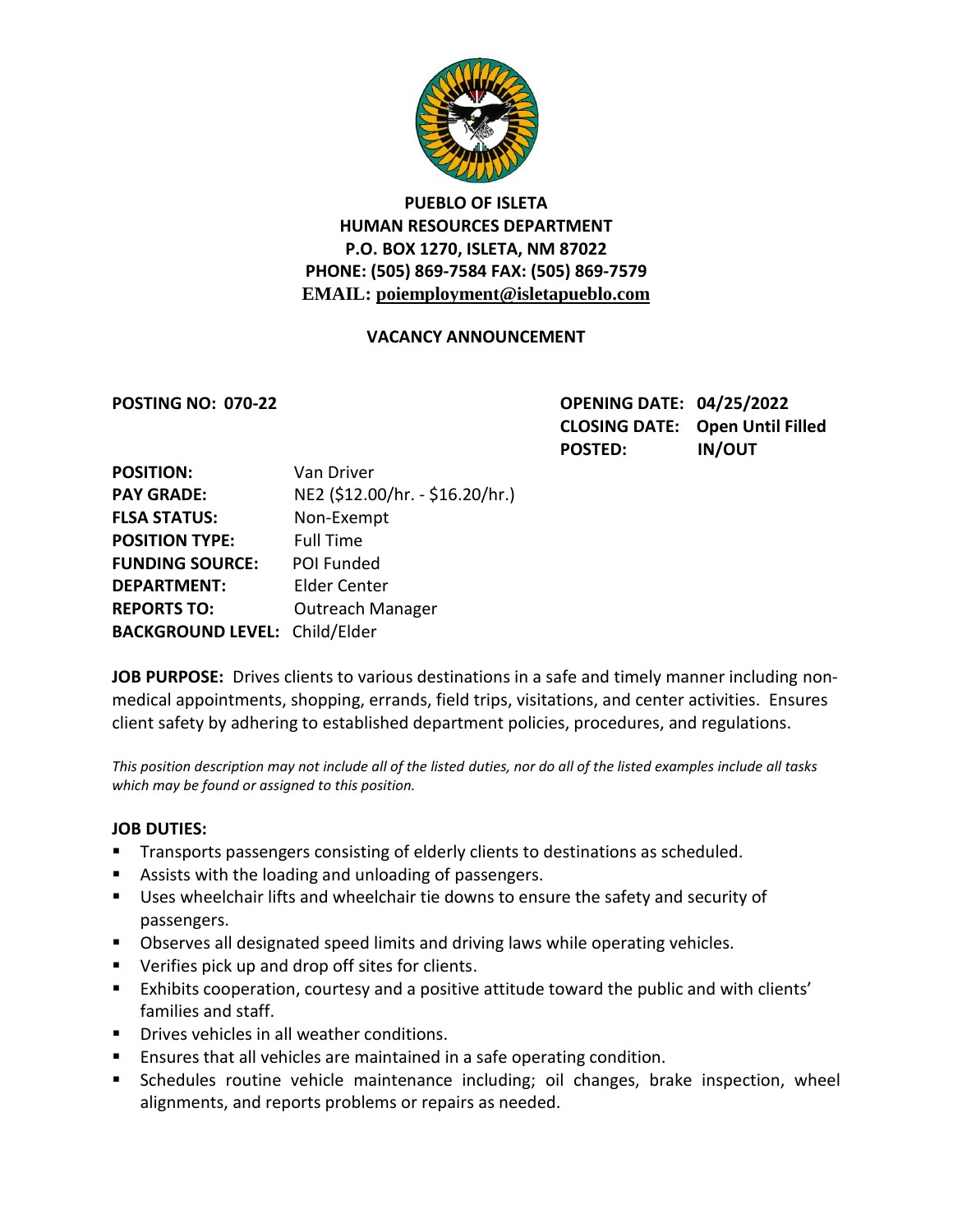- Performs preventative pre-trip and post-trip inspections on vehicles and keeps records of mileage.
- Documents client contact and compiles data.
- Follows proper procedures and policies when involved in an accident or when a client is hurt in the van; ensures accident report is completed in a timely manner.
- Attends meetings and in-services as assigned.
- Maintains complete confidentiality of client information.
- **D**bserves and follows all policies and procedures set forth by supervisor.
- **Performs other job duties as assigned.**

# **SUPERVISION RESPONSIBILITIES:** N/A

# **MINIMUM QUALIFICATIONS/REQUIREMENTS:**

- High School Diploma/GED.
	- **Diamage 1 Diama Preader 1 Preader** Preader.
- Ability to speak Tiwa is preferred.
- **Must be able to pass a TB screening.**
- **First Aid and CPR Certification.**
- Valid New Mexico driver's license with ability to meet Pueblo of Isleta liability insurance requirements and maintain eligibility for insurance.
- **Must pass background check for position.**
- **Must be able to comply with the Pueblo of Isleta Drug Free Workplace policies.**

# **KNOWLEDGE, SKILL AND ABILITY REQUIREMENTS:**

- Knowledge of applicable federal, state, county and local laws, regulations, and requirements.
- Knowledge of rules of the road and road signage.
- **Knowledge of New Mexico driver and passenger service regulations.**
- Knowledgeable of the pueblo community, surrounding areas, and the City of Albuquerque.
- Skill in the operation of 8, 15, or handicapped passenger vans with the ability to use the handicapped equipment located on van.
- Ability to demonstrate sensitivity to the needs of the elderly.
- Ability to drive safely and efficiently.
- Ability to analyze situations and adopt appropriate courses of action.
- Ability to respond to and remain calm in an emergency or crisis situations.
- **Ability to exercise independent judgment.**
- Ability to interact and maintain good working relationships with individuals of varying social and cultural backgrounds.
- **Ability to maintain confidentiality.**
- Ability to work independently and meet strict time lines.
- Ability to communicate efficiently and effectively both verbally and in writing.

# **PHYSICAL DEMANDS:**

- **Must be able to sit for up to 6 hours per day while driving.**
- Uses back, arms, hands when opening doors and using wheelchair lifts, levers, and equipment.
- **Must be able to use long range vision while operating vehicles.**